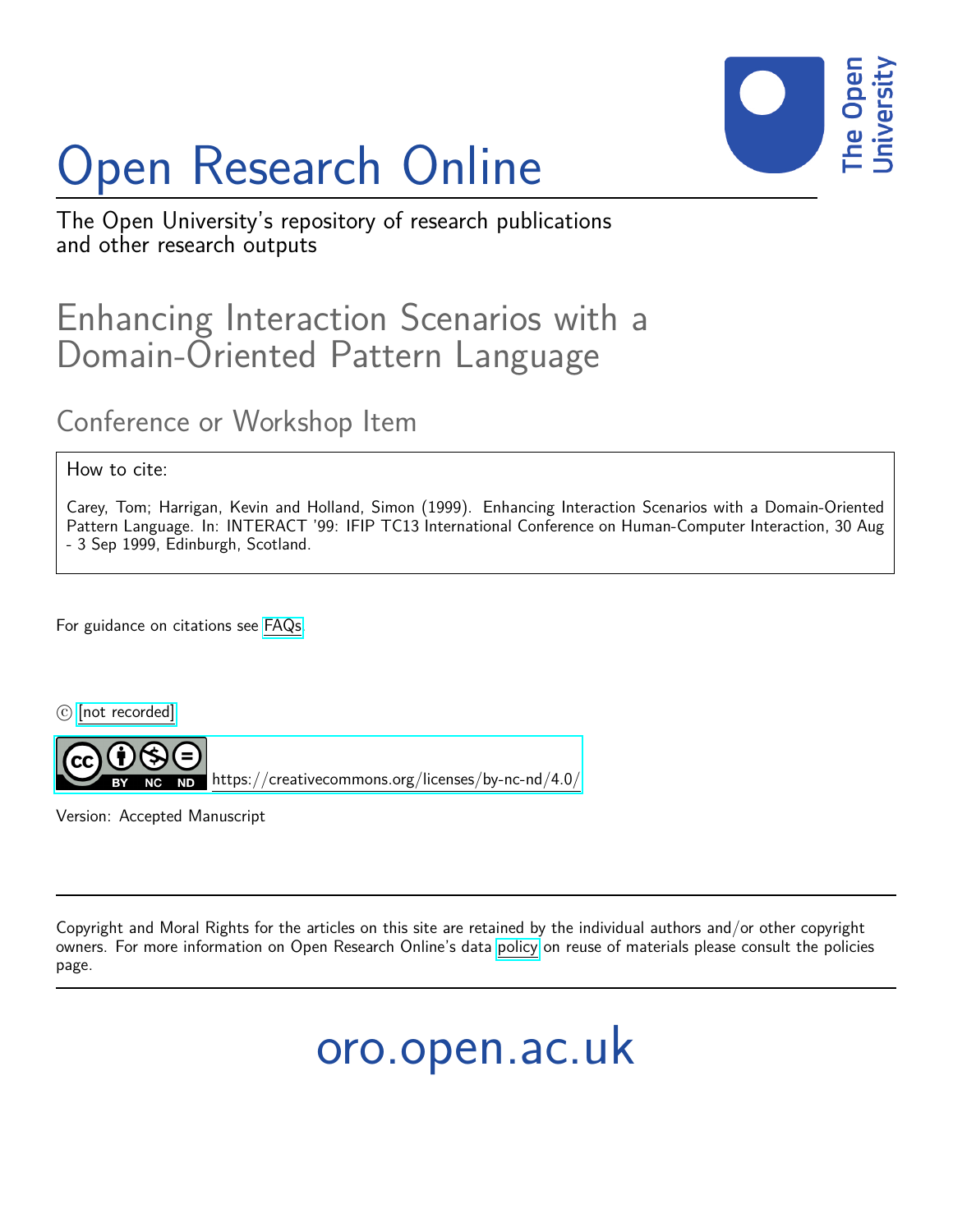## **Enhancing Interaction Scenarios with a Domain-Oriented Pattern Language**

#### **Tom Carey<sup>1</sup> , Kevin Harrigan <sup>1</sup> and Simon Holland<sup>2</sup>**

#### **<sup>1</sup>HCI and TeleLearning Lab**

University of Waterloo 4050 Math and Computing Building Waterloo, Ontario, N2L 3G1, Canada tcarey@uwaterloo.ca kevinh@uwaterloo.ca

<sup>2</sup>Department of Computer Science Open University, Milton Keynes MK7 6AA, England s.holland@open.ac.uk

#### **ABSTRACT**

We have developed a visual representation for enhancing interaction scenarios in the design domain of computer-mediated learning. We have applied the visualization within the Cognitive Apprenticeship model of learning. Each diagram is a visual abstraction for a learning activity design, complementing traditional storyboards and textual scenarios which are used by Instructional Designers. This has been valuable in focusing attention on high-level design properties and as a communication aid for collaborative design review. We describe how a series of abstraction levels in the diagrams leads toward a Pattern Language for important features of the design.

#### **KEYWORDS**

 Interaction design, domain-oriented tools, visualization, scenario-based, learner-centered, pattern languages, education, learning environment.

#### **This paper appeared as**

Carey,T., Harrigan, K. and Holland,S. (1999) Enhancing Interaction Scenarios with Domain-Oriented Visualizations.In Sasse, A., Johnson, C., (Eds.), *Proceedings of Interact 1999* , Edinburgh,UK.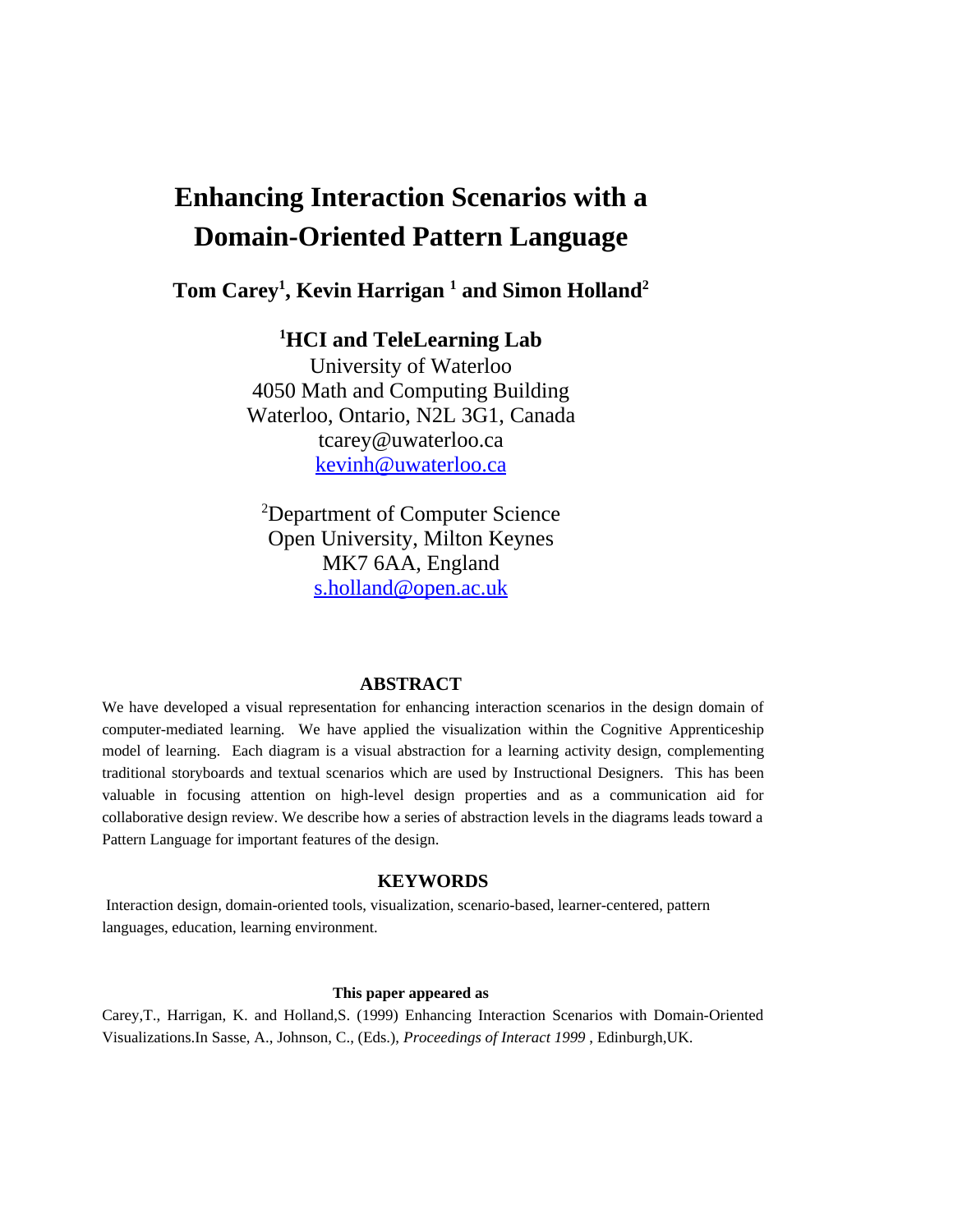## **Enhancing Interaction Scenarios with a Domain-Oriented Pattern Language**

**Tom Carey<sup>1</sup> , Kevin Harrigan <sup>1</sup> and Simon Holland<sup>2</sup>**

<sup>1</sup>HCI and TeleLearning Lab University of Waterloo 4050 Math and Computing Building Waterloo, Ontario, N2L 3G1, Canada {tcarey,kevinh}@uwaterloo.ca

<sup>2</sup>Department of Computer Science Open University, Milton Keynes MK7 6AA, England s.holland@open.ac.uk

**ABSTRACT** We have developed a visual representation for enhancing interaction scenarios in the design domain of computer-mediated learning. We have applied the visualization within the Cognitive Apprenticeship model of learning. Each diagram is a visual abstraction for a learning activity design, complementing traditional storyboards and textual scenarios which are used by Instructional Designers. This has been valuable in focusing attention on high-level design properties and as a communication aid for collaborative design review. We describe how a series of abstraction levels in the diagrams leads toward a Pattern Language for important features of the design.

**KEYWORDS** Interaction design, domain-oriented tools, visualization, scenario-based, learner-centered, pattern languages, education, learning environment.

#### **1. INTRODUCTION**

We have developed a visual representation, called MCCA diagrams, for enhancing user interaction scenarios in the domain of designing computer-mediated learning (Carey, Harrigan, & Palmer, 1998). The diagrams are used by Instructional Designers in an early stage in the design process. Our representation is based on an existing model in Education called the Conversational Model (Laurillard, 1993). This representation has been used by novice and expert Instructional Designers who have found MCCA diagrams useful:

- to convey the different interaction which they could build into their designs
- to document instructional design decisions
- to act as a resource for team communication.

We have recently enhanced our representation by adding two levels of abstraction and we are beginning to use the three levels as a Pattern Language (Alexander, Ishikawa & Silverstein, 1977; Alexander, 1979) for user interaction scenarios. Initial feedback regarding our enhancements is encouraging.

In the next section we provide background information on the design scenarios, explain the Conversational Model, introduce Pattern Languages, and describe the domain of designing computer –mediated learning. In section three we detail our three levels of visual representation and show how they are being applied as a Pattern Language. We conclude with a discussion of some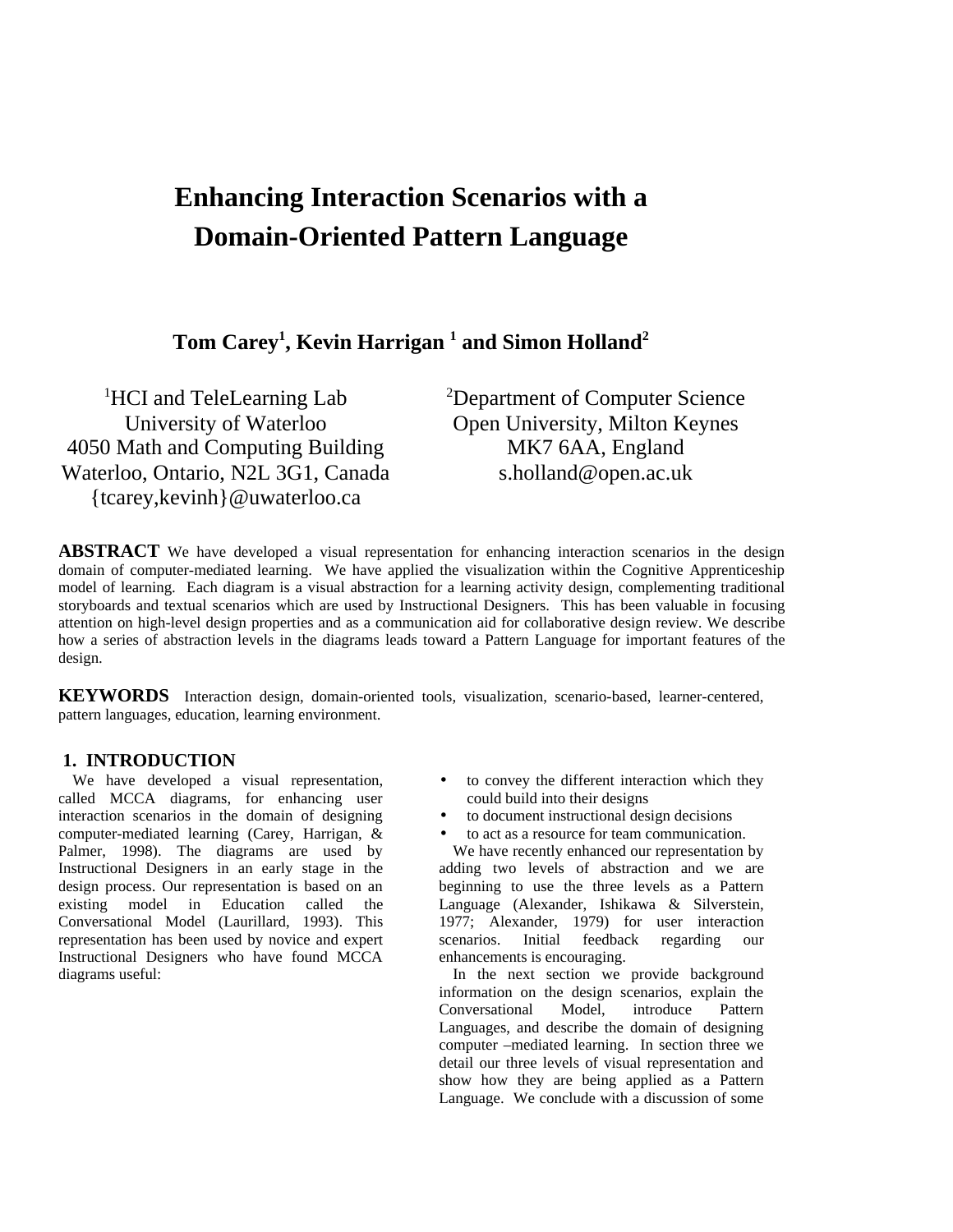of our results, lessons learned, and a brief indication of our future work.

#### **2. BACKGROUND**

#### **2.1 Design Scenarios**

User interaction scenarios are recognized as a useful tool for requirements exploration and conceptual design for interactive systems. Scenarios are "narrative descriptions of what people do and experience as they try to make use of computer systems" (Carroll, 1995). They are concrete descriptions of work instances, but they can be informal and open-ended as appropriate in early design stages.

Despite the proven benefits of scenario-based design, scenarios are text-based and as such the scenario itself does not visually provide any information. MCCA diagrams complement scenarios by allowing the Instructional Designer to visualize key elements relating to the scenario.



Figure 1. Laurillard's model.

#### **2.2 Conversational Model**

Our visual tool is an adaptation of Diana Laurillard's conversational model for mediated learning (Laurillard, 1993, p. 103) which was in turn is based on the work of Pask's Conversational Theory (Pask, 1976). We have adapted and applied the model for the design of mediated learning environments which are created within the Cognitive Apprenticeship model of learning. The Cognitive Apprenticeship model was first articulated by Collins, Brown, and Newman (1989). Its roots lie in the traditional methods by which apprentices acquire skill from experts, and its key features are modeling, coaching/mentoring, fading and reflection. Our adaptation may apply to other models of learning but to date we have focused exclusively on Cognitive Apprenticeship.

Figure 1 shows Laurillard's model graphically. We use her diagrams as a visual abstraction of a learning activity scenario. The representation highlights the role balance and relationships between expert and learner in the cognitive apprenticeship approach to computer-mediated learning, and the balance and order amongst the learning processes. The notation intentionally hides information about the content of the learning domain and the specific operations. For example, you would have to refer to the textual scenario to know why certain tasks took more time than others did.

Figure 1 categorizes user–system interactions into four classes, represented by the four boxes in the diagram. These reflect who is taking the initiative [expert or learner] and what kind of operations are employed [working with concepts or working on their application]. Using another learning model (such as Experiential Learning Cycle or Problem-Based Learning), of course, the categories of interest would be different. This categorization is oriented specifically for Cognitive Apprenticeship, but many of the design issues explored below have applications to other learning models. The four large boxes represent *operational* processes in computer-mediated learning, which involve operations on either an application problem or on representations of the concepts which need to be applied. In the cognitive apprenticeship approach, these processes could be performed by the learner or by an expert model. This leads to four types of operational processes:

*Upper left* process box: expert building concepts *Upper right process box*: learner building concepts *Lower left process box*: expert applying concepts *Lower right process box*: learner applying concepts

Since the computer-mediated learning is intended to be highly interactive, *conversational* processes are also represented in the model. The arrow going from the upper left to the upper right boxes - from the Expert Operating on Concepts process to the Learner Operating on Concepts - represents an intervention by the expert, as mediated by the computer system, for a question or suggestion while the learner is engaged in building a concept. The arrow in the opposite direction is a request from the learner for the expert to model or comment on part of the concept building activity. The arrows leading back into their originating box represent reflective or meta-cognitive activities.

It is important to stress that the model represents two distinct, though strongly related activities, firstly the four operational processes described above, and secondly conversational processes which may take place while the operations are still being carried out. These two activities can occur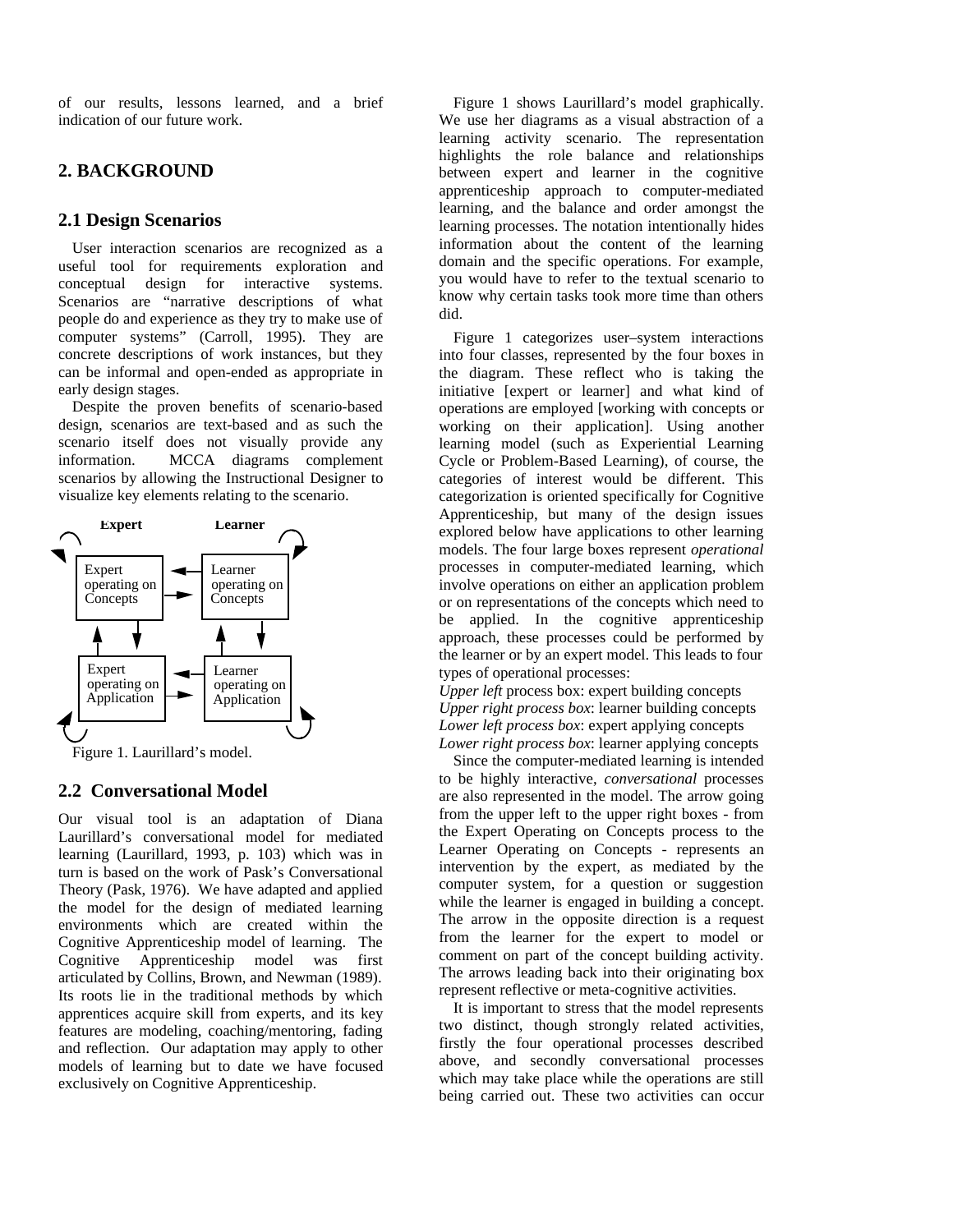independently and simultaneously, and a conversation may continue unbroken while there is a change of operational process, or vice versa. Thus conversations and operational processes are represented independently in the model.

#### **2.3 Pattern Languages**

A visual design representation for interaction scenarios is potentially a significant step towards a Pattern Language for user interaction scenarios, as explored in section 2.3. These visual forms, derived from the writings of the architect Christopher Alexander (Alexander, Ishikawa & Silverstein, 1977; Alexander, 1979) can capture design experience in a way that it is possible for others to reuse this experience.

In the design of software, patterns have been described as follows. "Design patterns capture the static and dynamic structure of solutions that occur repeatedly when producing applications in a particular context. Because they address fundamental challenges in software system development, design patterns are an important technique for improving the quality of software. Key challenges addressed by design patterns include communication of architectural knowledge among developers, accommodating a new design paradigm or architectural style, and avoiding development traps and pitfalls that are usually learned only by (painful) experience." (Coplien and Schmidt, 1995).

The HCI community, like many other fields of study, is at an early stage of attempting to determine the usefulness of Pattern Languages through exploratory workshops (Bayle et al, 1997) and some initial prototypes. In the next section, we examine aspects of the design process for computer mediated learning systems, as seen in design teams that we studied. This helps in understanding which aspects of the learning interaction it is useful to assist designers to visualize explicitly. Section 3 then looks at the various levels of representation we have developed.

#### **2.4 Computer-Mediated Learning Interactions as a Design Domain**

*The success of a domain-oriented design environment depends upon the exploitation of opportunities for effective computer support uncovered within domain practice. The trick is to find niches within the … design process where valuable knowledge can be encoded in software… This requires a deep understanding of traditional practices and their bottlenecks … (Stahl, 1996).*

Our work supports the design of computer-

mediated learning environments. This is a domain where new design paradigms have emerged to support rich interactions for active learning (Harper and Hedberg, 1997; Fischer, Guzdial et al., 1995), but the new work models have not been widely disseminated in practice. We describe first a typical product of the design process, then consider the nature of typical design teams, their practices and

the design bottlenecks which result.<br>Computer-mediated learning Computer-mediated learning environments support the "work" of learning. That is to say, the work outcome is a change in the learners' knowledge of a particular subject domain. These systems reflect a variety of models of the learning process, including behaviorist drill-and-practice, structured subject presentations based on cognitive theories for comprehension, and more recently constructivist models of learning in which active manipulation of physical and conceptual objects enables learners to constructs their own understanding*.* The design teams with whom we worked were building learning environments to address subject matter which related a performance task to a conceptual or analytic base underlying the performance. The goal was for learners to build a base for future performance rather than just complete some set of performance tasks, an outcome which previous HCI research has shown requires particular care in interface design (Gilmore, 1995). The systems were intended to engage learners for one to three hours, targeting specific outcomes which could not easily be achieved without computer-mediated activities. The designers with whom we worked followed the principles of Learner-Centered Design (Fischer, Guzdial et al., 1995), an adaptation of user-centered design - although in many cases they were inexperienced with this approach. In the remainder of this section, we consider various important aspects of the design process under a number of headings.

*Design process*: The process included the following iterative activities:

- create profiles of target users, representing the major user characteristics
- specify target outcomes for each user
- build scenarios of existing learning, identifying work breakdowns [called "instructional bottlenecks"]
- design scenarios of new learning activities for each user, possibly including storyboards with design concept sketches
- create a "walkthrough prototype" and test with sample users
- build working prototype and test
- introduce into work situation and evaluate impacts.
	- Of course, this listing is artificially sequential.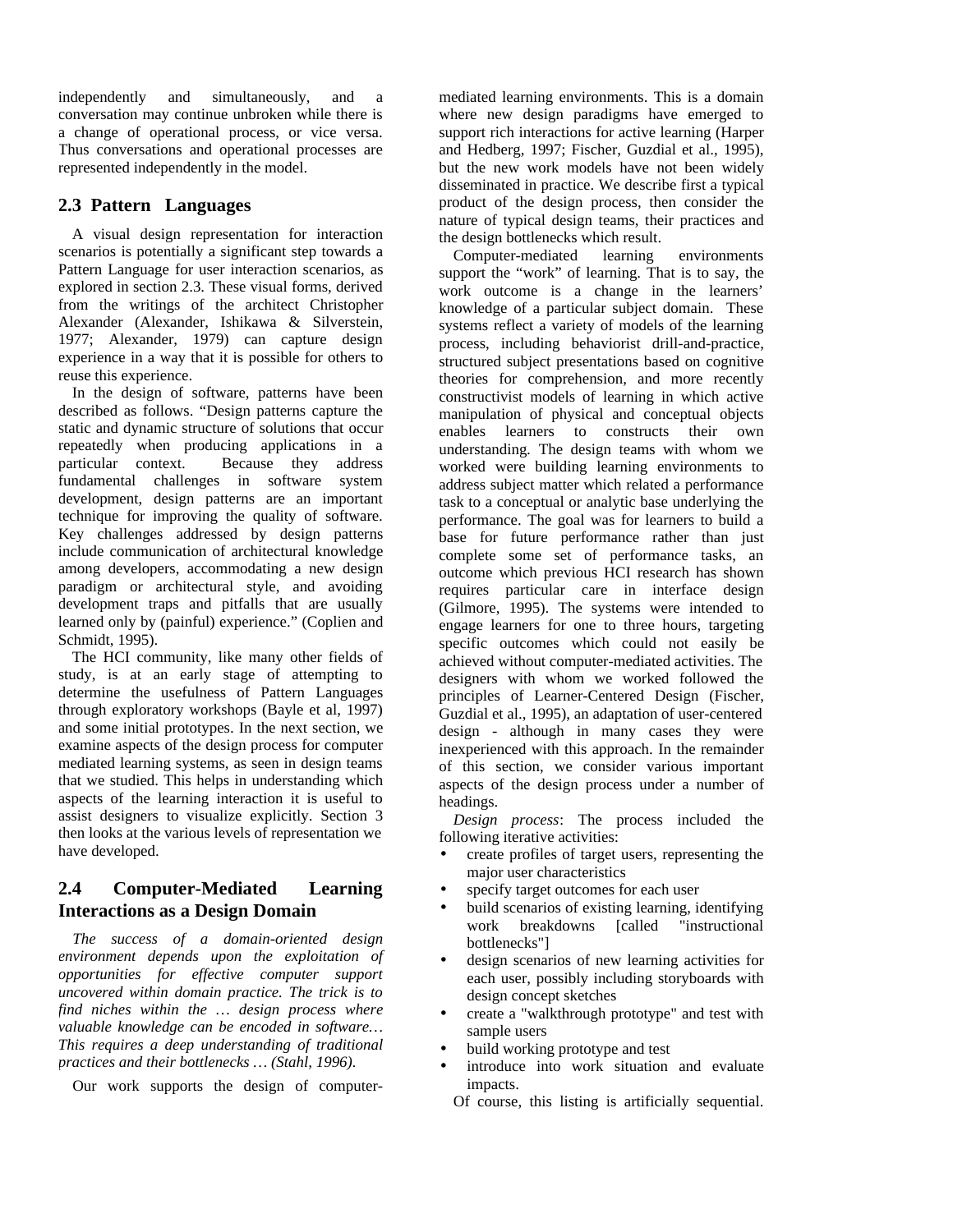There is little user involvement early in the process - this reflects the power dynamics of the context, and the limited system scope which focuses on onetime use. Consequently, the user profiles are essential in focusing the design on the target users and their characteristics, and previous research has demonstrated their impacts (Carey & Minstrell, 1996).

Table 1 contains an excerpt from an example user profile and usage scenario. The activity is from a system which engages the learner in the critical analysis of research papers in the professional field of Environmental Planning. The learners work with an expert resource person, presented through digitized video clips, as a partner in two activities: the analysis of a scientific article and creation of a one-page response paper on their reflections. Briefly, the users' tasks and their duration in the scenario are the following:

- 1 absorb cover story, describing a professional context and role [10 minutes]
- 2 review knowledge of applicable concepts through a self-test [15 minutes]
- 3 ask expert to describe concepts needing reinforcement [15 minutes]
- 4 observe expert analyzing related article [10 minutes]
- 5 analyze article to create notes for the response paper [20 minutes].

*Design activity in context*: The design teams typically include three roles:

- subject matter expert, in this case a faculty member in Environmental Planning
- expert in design of the work process, in this case an instructional designer
- interface designer responsible for prototype creation.

•

#### **Table 1:Excerpts from a 2- Page Sample Learning Scenario for the** *Critical Analysis* **Learning Environment**

*Profile: Peter is a 21 year old full-time student... He prides himself in being interested in many areas outside his professional studies. He is an adept procrastinator and usually completes his work at the last possible moment. Peter is a holistic learner who focuses on finding the bigger picture…Peter will engage only briefly with his 'partner' to insure he is on the right track.*

*Scenario: Peter skims through the description of the professional role and context which situates the tasks…. From the description of the setting, he feels he is aware enough of the required process to complete the activities with minimal aid… Peter completes the self-assessment on categorizing assumptions and identifying key terms. He is* *surprised to note that his responses on two of the five items omit several points from the suggested answers. … Peter decides to engage with the expert partner to clarify when the additional points would be important… Peter remains unclear about some of the issues for finding underlying assumptions in the article he chose. He decides to invoke the expert to model this process on a related article, so that he can assess how much more effort to expend on clarifying his conceptual model… Now that he is satisfied that his grasp of the concepts will likely be sufficient, Peter returns to the target article and begins to select text indicating assumptions.*

The subject matter experts were often operating with a non-interactive model of the learning process, without much exposure to computermediated learning as users themselves, and within their own work culture focused on performance over reflection [e.g., with little discussion of new work methods for learners]. The instructional designers were a scarce resource, so they were typically working on several design teams in which they provided periodic input but could not participate with the same focus as the interaction designers. The interface designers on the teams included both experienced professionals and novices. They had received some training in learning processes to compensate for the limited time of the instructional designers, but were also frequently engaging with user-centered design as a new process.

*Challenges for design teams*: Many of the design teams were challenged by the need to restructure the processes supported by the systems they were building. The existing processes suffered from the following breakdowns:

- poor integration between tasks. In particular, the existing systems encouraged an artificial separation between the tasks manipulating concepts and the tasks involving applying concepts. While the organizational goals stressed situated learning which integrated these two, in practice learners had been enculturated to focus on the application task since it produced the immediate deliverable
- poor role definition for the mediated partnership. In principle, the relationship between the user and the mediated expert was to be a cognitive apprenticeship (Collins, Brown & Newman, 1989), in which the expert modeled the construction of concepts and their application. The users, and many of the subject matter experts, had acquired expectations of the expert's role as 'laying out the rules' for the process rather than providing a model of what users would have to construct for themselves.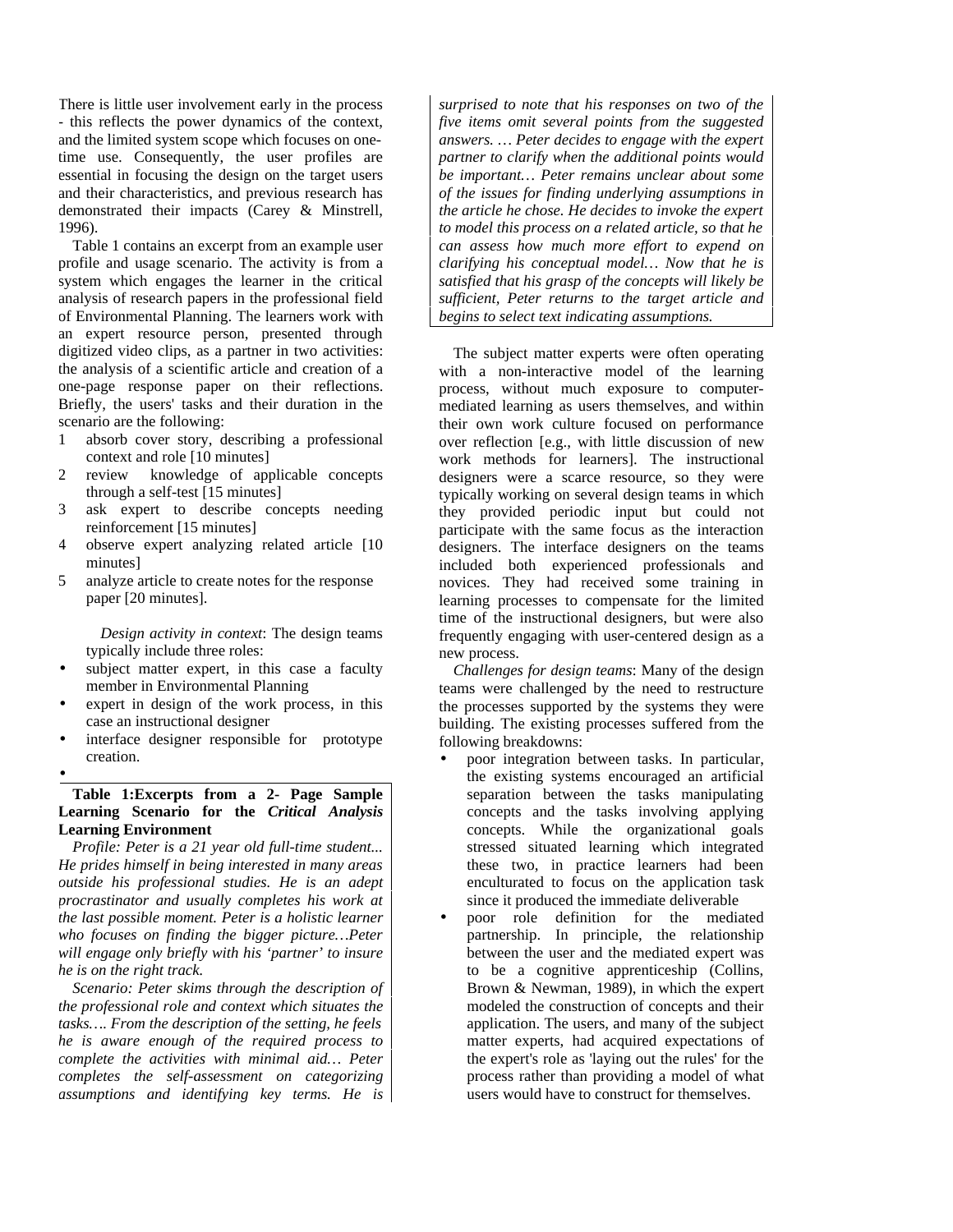When the full team engaged with these issues, there were often communication difficulties as the subject matter experts and interface designers tried to coped with the new learning processes. Frequently the instructional design experts would be forced by time constraints to give cursory attention to the learning scenarios, especially for the differences amongst scenarios for different target learner profiles.

Usually the interface designers, who had the most time assigned to the team's work, were responsible for concretizing ideas resulting from design meetings. It was difficult for them to focus on the higher level issues of restructured processes, and design reviews often concentrated prematurely on surface aspects of storyboards and design sketches. This was a particular problem when the implementation technologies included trendy elements like interactive multimedia.

In principle, the textual scenarios could have provided the focus on process structure. In practice, they lacked the necessary structure to make the high level decisions explicit. The interface designers did not have a good model of the design space of high level options, and the instructional designers - who had such a model - were not able to quickly derive the process structure from the scenarios in the time they could make available. The concreteness of the scenarios, crucial to their success in focusing the design on users, detracted from communication on key issues like task integration and mediated roles. It was in order to address these problems and to make the necessary aspects of the interactions explicitly visible that we devised the visualizations for interaction scenarios presented in the following sections.

#### **3. THREE LEVELS OF PATTERNS**

We have created three levels of scenario visualizations which are: (a) the role balance and relationship between expert and learner, (b) a visual representation of the temporal nature of the conversational flow amongst the interaction actors, and (c) an overview of the types of work processes users engage in. Each of these levels is explained in the following subsections.

#### **3.1 Level One: MCCA Diagrams**

MCCA diagrams (Figure 2) highlight the role balance and relationships between expert and learner in the cognitive apprenticeship approach to computer-mediated learning, and the balance and order amongst the learning processes. The visualization is a visual abstraction of a learning activity scenario.

Figure 2 corresponds to the five tasks in the

scenario described previously. The five points are summarized as:

- 1 absorb cover story [10 minutes]
- 2 review knowledge [15 minutes]
- 3 ask expert [15 minutes]
- 4 observe expert [10 minutes]
- 5 analyze article [20 minutes].

In the diagrams, each of the 25 grid squares within a quadrant represents one unit of time that the learner engages in that interaction – typically 5 minutes. The diagrams incorporate the temporal dimension by representing each task in the interaction by one column within a temporal grid in each activity box. The digits (1,2,3,4,5) in Figure 2 correspond to the five tasks within our sample scenario. Following these digits in sequence allows the designer to see the temporal nature of the interactions within the scenario. Note that the digits do not actually appear in the diagrams but are included here to make the temporal information more explicit. In general, everything in the four column 1's happens first, then everything in the four column 2's happens next, and so on.



Figure 2. MCCA Diagrams.

The MCCA Diagrams are incorporated into a Design Kit (not shown) that allows designers to create a sequence of diagrams to represent a sequence of learning activity scenarios. This sequence of diagrams provides a gestalt view of the interactions in the sequence of scenarios.

The MCCA visual representation presented here is the fourth iteration of the representation. We have tested the versions with 16, 15, 7, and 10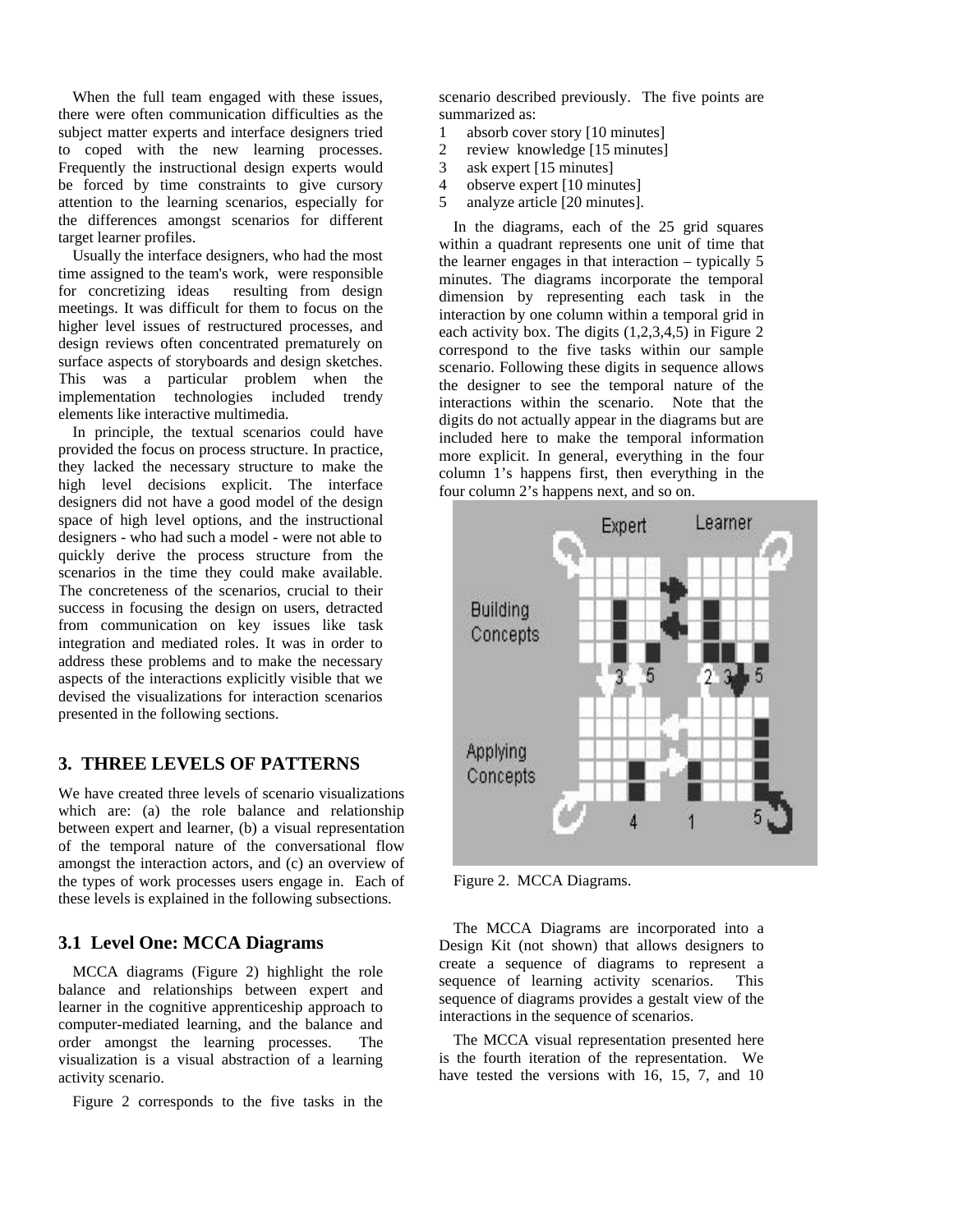subjects respectively. The results suggest ways these visualizations can aid in the design process:

- novices can employ the diagrams to incorporate cognitive apprenticeship principles in their designs
- experienced designers can use the abstraction to acquire a gestalt view of the learning conversations for discussion and critique.

We have used MCCA diagrams as patterns to illustrate the differences between various instructional theories. For example, one theory frequently employed to shape computer-mediated learning interactions is the Experiential Learning Cycle (Kolb, 1984), which sequences activities into four explicit stages: concrete experience, reflective observation, conceptual abstraction and active experimentation. Figure 3 illustrates the ELC theory. This diagram represents a design pattern rather than a particular design scenario. For example, some of the conversations are not filled in - because the extent of interaction with an expert is not specified as an element of the ELC pattern – though the pattern does require both operational and conversational processes. Also, there is no timing grid within the process boxes, because the pattern applies equally to a 20 minute learning activity and a 20 hour set of multiple learning activities.



Figure 3. Experiential Learning Cycle pattern.

A related instructional pattern, Problem-Based Learning is represented by the MCCA diagram in Figure 4. Comparing the two patterns reveals the essential differences between them. For example, the PBL pattern relies extensively on the learner interpreting the needs of the application problem for direction in concept acquisition, whereas in ELC this can be mediated more by the expert (Barrows, 1986).



Figure 4. Problem-Based Learning pattern.

We found MCCA diagrams effective for representing these patterns of interaction scenarios and we are now investigating the extent to which the MCCA visual representation could be developed into a domain-oriented Pattern Language. The CHI97 workshop on Pattern Languages for HCI (Bayle et. Al, 1998) sets out some of the general issues which an HCI pattern language would have to address. Within our design domain, two developments seem to offer the most promise in this direction:

Extending the structure of MCCA diagrams to work at multiple levels. This is described in the next two subsections.

• Extend the representation to better bridge between the artifact space the social world, by incorporating representations for collaborative learning activities.

#### **3.2 Level Two: LIDs**

LIDs are a variant of MCCA diagrams which explicitly show timing information for both operational processes and conversations. Figure 5 (on the final page of this paper) shows a sample LID. Just as in an MCCA diagram, divided blocks, or, in certain views, other solid geometrical shapes (figure 6) are used to show the duration of activities/processes (figure 5). The vertical arrows represent questions and replies. The temporal ordering of conversational interactions is represented by the left-to-right order of the arrows. The precise placement of events on the left-to right axis reflects onset times for activities and conversational moves. In a more detailed view than figure 5 (not shown), grid marks are added to the four horizontal lines (which represent the four modes of activity) to enable precise times to be read off more easily. LIDs can also show the duration of conversational moves, in addition to their onset times, as shown in figure 5. The number of 'beads' threaded on an arrow represent the duration of the corresponding conversational move in a suitable unit of measurement. Each bead represents, by default, 10 seconds of conversation, though this can be adjusted. In highly detailed views a LID (not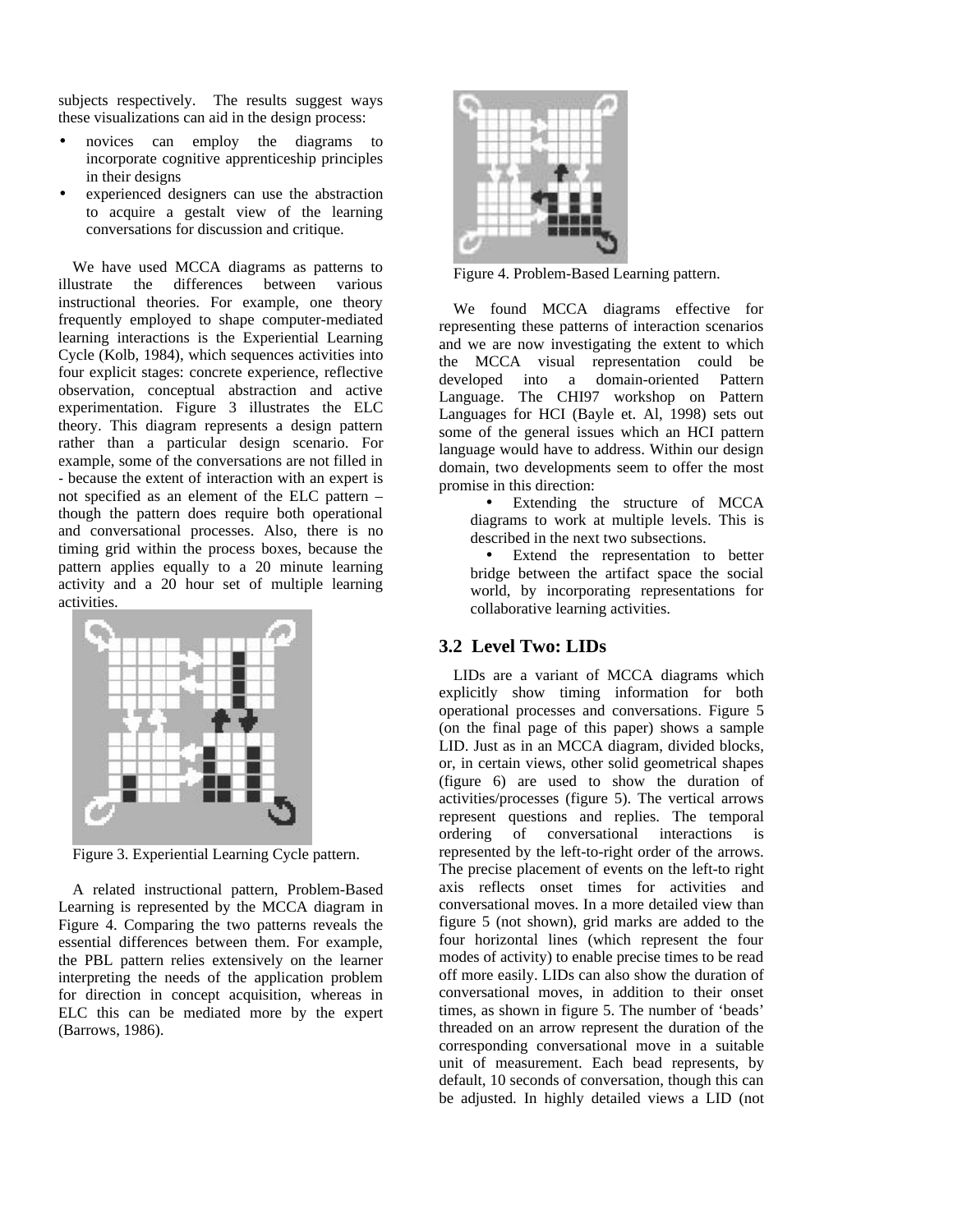shown), a bar of continuously varying length is placed on the shaft of each arrow, in place of the beads, to allow finer comparisons of duration. Note that the beads are horizontally aligned, even in the case of the reflective conversation (the arrow which loops back on itself), to help make precise visual comparison of durations easier.

LID diagrams appear to have good scaling properties: that is to say, essentially the same formalism appears good both for giving finegrained accounts of interaction scenarios (as considered above), and for coarse-grained overviews (as outlined below), which are useful in pattern work, and for communicating gestaults to designers and analysts. Such scaling is an important and desirable property of visualizations (Brayshaw and Eisenstadt, 1991). One possible limitation of LIDs compared with MCCAs is that the two symmetries (left-right and top-bottom) between user vs expert, and concept vs application, which is readily apparent in both Laurillard's diagrams and in MCCAs, is less neatly apparent in LIDs. However, by differentiating the expert and learner part of the diagram in the LID (by shading the expert part, as in Figure 5), both of these symmetries can be communicated to the user, albeit in a new way.

Figure 6 shows a LID giving a coarse-grained view, or overview, of another educational interaction. This scale of view is particularly useful for the identification and study of candidate largescale patterns in user interaction scenarios. Such overviews present what may be seen as graphs of the change over time of the balance of learning activities. In figure 6, the pattern involves an initial focus by the learner on work involving practical application. This applied emphasis is seen to tail off, until by the middle of the session, the learner is focusing almost exclusively on theoretical concepts, presumably abstracted from, or exemplified by, the earlier applied work. The emphasis then moves back to applied work, presumably applying the concepts just studied, until by the end of the session, the learner's activity is seen again to be almost entirely focused on application. In this candidate pattern, the learner works alone, with no significant involvement by the expert. We hypothesize that there are various such high-level patterns of computer-mediated learning to be identified, each with its own set of trade-offs and consequences, and each with particular relevance to identifiable types of subject area, particular kinds of student, and to particular teaching styles. We believe that the identification and description of such patterns will be a useful resource in the development and communication of design skills in computer-mediated learning. Long term aims of our empirical work include the

development of a pattern language for user interaction scenarios based on the elements outlined above, and the testing of our hypothesis.



Figure 6. A course-grained LID

#### **3.3 Level Three: Overview Diagram**

One key design issue is the overall balance amongst the processes during the learner's interactions with the system. Figure 7 shows the highest level of our diagram that we have user tested, which is a summary of 80 minutes of user interaction. The size of shading in each box reflects the amount of time spent in each category of activity. We have found that experienced designers can use this representation to obtain a gestalt view of the instructional strategies employed – in this case, most of the learner's time has been spent building and applying the concept space, with relatively little initiative for the expert to present concepts or demonstrate their use. Figure 7 is an overview and does not show (unlike figure 6) such things as whether the expert's involvement came at the beginning to introduce the learning activity, at a specific point in response to a learner need, or at the end of the session as a summary or commentary.

|    | ٠<br>l<br>٠<br>í.<br>٦<br>۰<br>m<br>٠ |
|----|---------------------------------------|
| N. |                                       |

Figure 7. Overview Diagram.

#### **3.4. Learnability Study**

Design patterns appear to offer advantages for providing a gestalt view or abstraction to supplement scenario-based design. We have conducted learnability tests (10 subjects) with subjective feedback, and are now initiating usability and utility tests in a quasi-experimental setting. Our learnability results show that patterns can be illustrated at multiple levels of detail, (1) from an overview of the types of work processes users engage in, (2) through the role balance and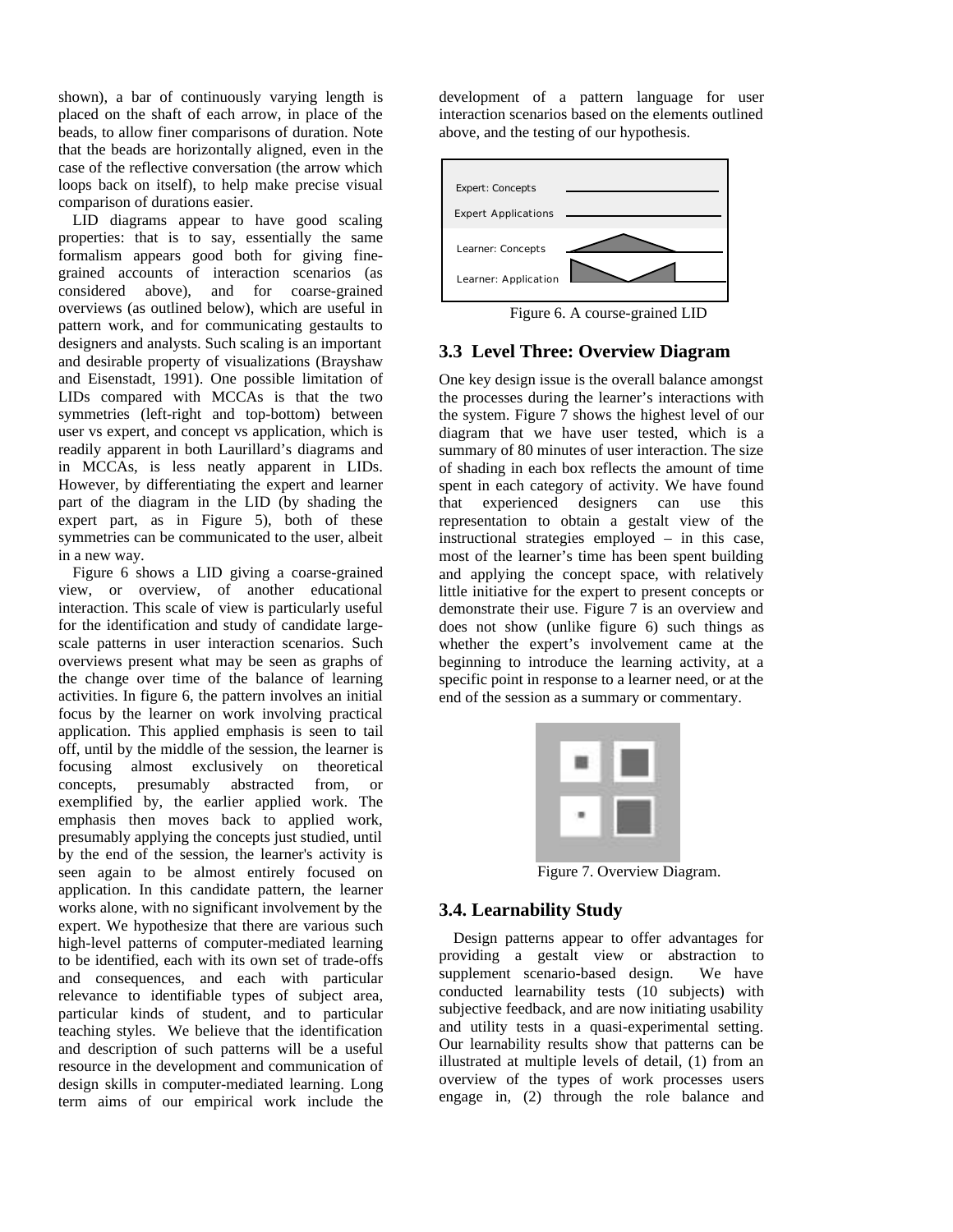relationship between expert and learner (i.e. MCCA Diagrams), (3) to a visual representation of the temporal nature of the conversational flow amongst the interaction actors (LIDs). In response to the statement "I found the diagrams straightforward and easy to use." the subjects provided average scores of 6.4, 5.7, and 5.9 respectively on a Likart scale of 1-7 where a 1 meant they were difficult to understand and a 7 meant they were easy to understand.

#### **4. CONCLUSIONS**

The visualizations appear to be useful for both novice and experienced designers. We have incorporated the diagrams into a design toolkit and we use this kit in a university design course. We will soon be using the kit in an actual work setting in cooperation with our corporate partner. This will allow us to do a more detailed analyses of the potential for using the visualization as a pattern language.

#### **REFERENCES**

- Alexander, C., Ishikawa, S., & Silverstein, M.( 1977). A Pattern Language. New York: Oxford University Press.
- Alexander, C. (1979). The Timeless Way of Building. New York: Oxford University Press.
- Barrows, H. S. (1986). A taxonomy of problembased learning methods. Medical education 20, 481- 486.
- Bayle, E., Bellamy, R., Casaday, G., Erickson, T., Fincher, S., Grinter, B., Gross, B., Lehder, D., Marmolin, H., Potts, C., Skousen, G. & Thomas, J. "Putting It All Together: Towards a Pattern Language for Interaction Design. Summary Report of the CHI '97 Workshop" SIGCHI Bulletin, ACM: January, 1998.
- Brayshaw, M. And Eisenstadt M. (1991) A practical Tracer for Prolog International Journal of Man Machine Studies, 35, 597- 631.
- Carey, T.T., K. Harrigan, and A. Palmer, Mediated Conversations for Cognitive Apprenticeship: A Visual Tool for Instructional Designers. In Proceedings International Conference on the Learning Sciences. AACE, Charlottesville: VA, pp. 299-301.
- Carey, T.T., & Minstrell, J.V. (1996) Experiences

with learning scenarios in an authoring support environment, Proceedings of EdMedia'96.

- Carroll, J.M. (1995). The Scenario Perspective on System Development. In J.M. Carroll (ed.), *Scenario-Based Design*. New York: John Wiley & Sons, Inc.
- Collins, A., Brown, J. S., & Newman, S. E. (1989). Cognitive apprenticeship: Teaching the crafts of reading, writing, and mathematics. In L. B. Resnick (Ed.), Knowing, learning, and instruction: Essays in honor of Robert Glaser (pp. 453-494). Hillsdale, NJ: Lawrence Erlbaum Associates.
- Coplien, J. O., & Schmidt, D. C. (1995). Pattern languages of program design. Addison Wesley.
- Fischer, G., M. Guzdial, et. al: "Learner-Centered System Design: HCI Perspective for the Future", in Proceedings of DIS'95, Symposium on Designing Interactive Systems, Ann Arbor,MI, October, 1995, pp 143-147.
- Gilmore, D. (1995) Interface Design: Have we got it wrong?, in Proceedings Interact 95, K. Nordby et al (ed.), pp. 173-178.
- Harper, B., & Hedberg, J. (1997). Creating Motivating Interactive Learning Environments: a constructivist view. WWW Proceedings of ASCILITE'97 Australian Society for Computers in Learning in Tertiary Education.
	- [http://www.curtin.edu.au/conference/ASCILITE 97/papers/Harper/Harper.html, accessed July 15, 1998]
- Kolb, D.A. (1984) Experiential Learning: Experience as the source of learning and development. Englewood Cliffs, NJ: Prentice-Hall.
- Laurillard, D. (1993). Rethinking university teaching: A framework for the effective use of educational technology. London: Routledge.
- Pask, G. (1976). Conversational techniques in the study and practice of education, British Journal of Educational Psychology, 46, pp. 12-25.
- Reigeluth, C. (1992). Elaborating the elaboration theory. Educational Technology Research & Development, 40(3), 80-86.
- Schank, R., & Cleary, C. (1995). Engines for education. Hillsdale, NJ: Lawrence Erlbaum Associates.
- Stahl, G. (1996) Reflections on WebNET, paper
- posted at [http://www.cs.colorado.edu/~l3d/omol/], accessed Sept. 2, 1998.